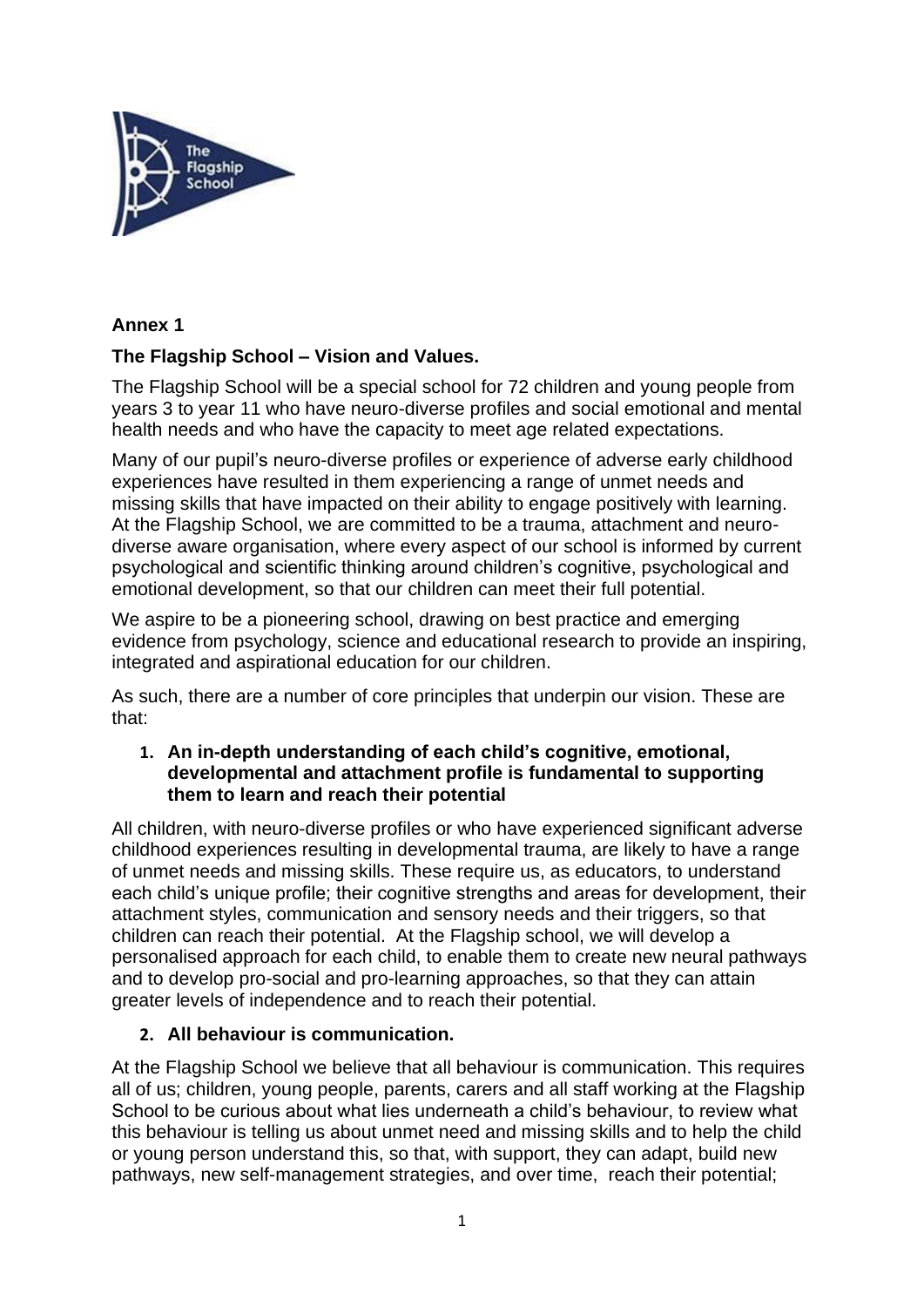Our school will have high expectations for all children that are regularly communicated to children and to their parents and carers so that everyone is aware of what our school expects of them. Many of our children will at times struggle to meet these high expectations, and we will therefore ensure that effective scaffolding and support is in place, tailored to each child's needs, that is focused on enabling each child to develop their own solutions, strategies and approaches to engaging positively with their own learning.

Our approach to working with children and young people will be robust and persistent. At the Flagship school, we are committed to collaborative problem solving with children, young people and their parents. This will be delivered as part of a robust, whole school, whole system approach that utilises every aspect of the school day, that sees every opportunity as a learning opportunity, and that ensures that where children and young people are struggling to meet our high expectations, that clear processes and systems are in place that enable the child to 'get back on track'.

Our robust and persistent approach will be focused around supporting children where possible, to understand and take ownership of their own strengths and skills gaps, and where difficulties have occurred to be actively supported to review, repair and reset. Our aim is to support children and young people to create new neural pathways, develop and implement more effective self-management strategies and techniques that will support them, over time, to develop the core social, emotional and communication skills that will enable them to achieve.

### **3. Relationships are key to children's success.**

Our school is committed to providing a safe, nurturing and kind community. Central to this is the quality of relationships between children, parents and staff at our school. At the Flagship School, we will therefore work hard to make sure that relationships are strong, positive and are unconditionally supportive. This includes working hard to develop collaborative relationships between school staff and parents/carers so that we can implement shared approaches to working with our children. Our expectation is that all of our staff, will work hard to foster positive unconditionally supportive relationships with our children and young people, modelling calm and respective relationships, where children's triggers and vulnerabilities are understood by all staff alongside effective approaches to deescalating emerging difficulties. All children and young people will have access to a small number of key adults, who know them best, and with whom they have opportunities to touch base on a regular basis throughout the school day – in order to create a sense of safety, provide opportunities for self-regulation and deescalation where this is required.

**4. Delivering an embedded and integrated approach to supporting children's communication, social, emotional and learning needs, so that they can develop greater self-knowledge and self-efficacy alongside the pro-social and pro-learning skills that they need to reach their full potential.**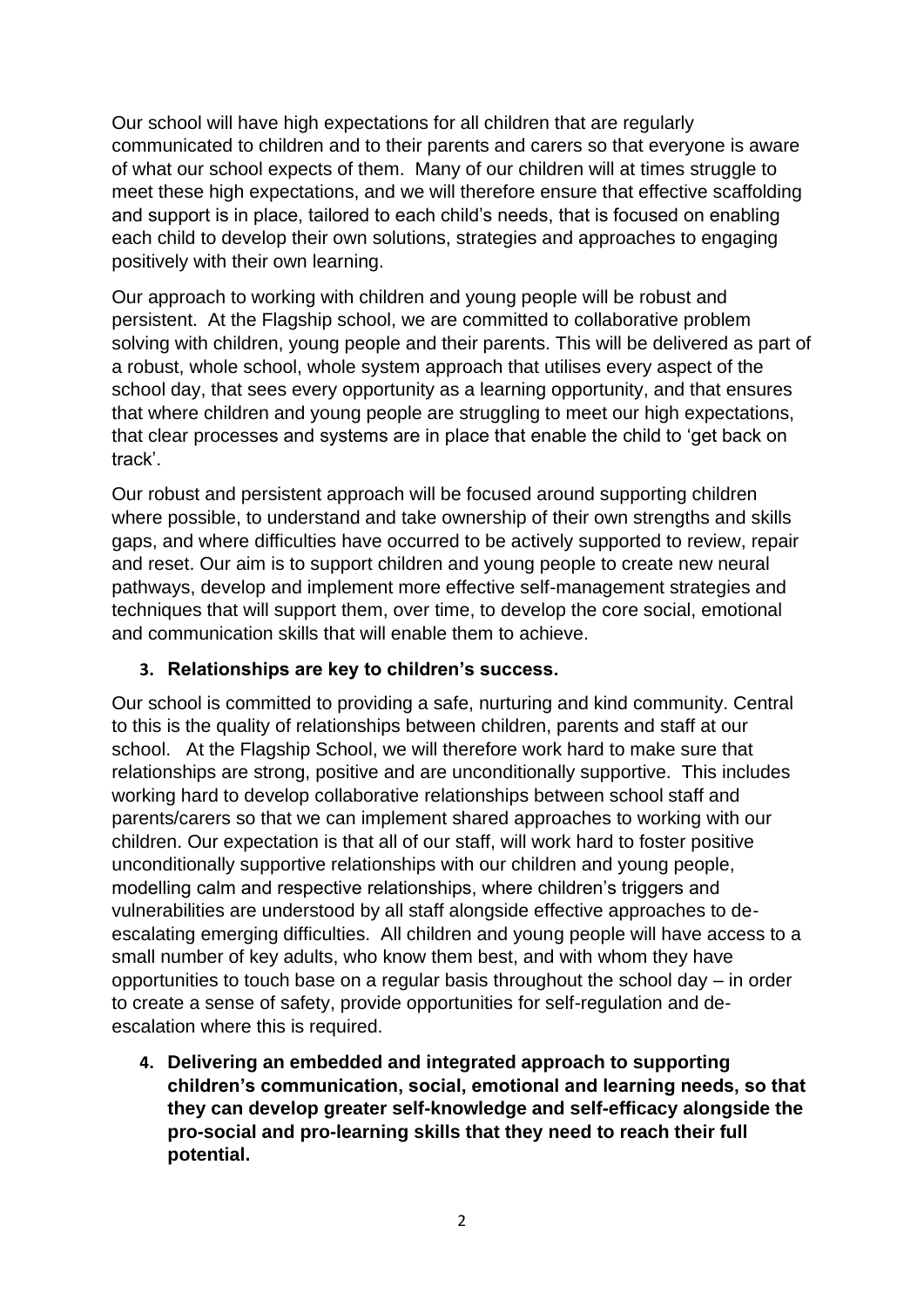At the Flagship School, we will deliver a collaborative approach to addressing our children's communication, social, emotional and learning needs. Teachers, therapists and school staff will work together collaboratively to ensure that every aspect of the school day providers opportunities for students to make progress, academically, socially and emotionally. Our approach is based on high expectations of all students, that are communicated at regular intervals throughout the school day, alongside high levels of scaffolding and support. This will include regular coaching for individuals to pause, reflect and reset where difficulties emerge.

Opportunities throughout the school day will be maximised to enable pupils to develop core social and communication skills, to enable them to self-regulate, manage anxiety and prepare for the demands of the day. This will include for example, early morning sensory circuits or yoga sessions, Circle time approaches to supporting students take turns in speaking and listening, through to Occupational therapists leading cutlery sessions for targeted groups of students at lunchtimes. Each day will start and end with tutor sessions to review expectations for the day and what has worked well/areas for development. Each child will access weekly 'coaching' sessions alongside 'embedded' opportunities to develop core social, communication and relationship skills and where required more 'in-depth' group work or one to one therapeutic interventions to address specific emerging issues.

#### **5. High quality, enriched and cross curriculum approach to learning.**

We will deliver a high quality, exciting, and integrated curriculum designed to meet the specific learning styles and interests of neuro-diverse pupils and pupils with complex social, emotional and mental health needs. This will be taught by highly skilled staff who have access to the necessary professional development, expert support and supervision to deliver this. The considerable difficulties that our pupils often experience in traditional learning environments, has resulted in many failing to access the full curriculum and achieve their potential. Our approach will be focused on enabling our pupils to access the curriculum in ways that are more appropriate to their needs. We will have an unrelenting focus on Maths and English, to ensure that our pupils have the necessary core skills to enable them to access the curriculum. Alongside this the school will focus on a small number of core subjects, delivered by subject specialists who will be trained in meeting the specific learning needs of our pupils. At key stage 2 and 3, English, maths and science will be taught in discrete subject specific lessons. Other foundation subjects will be delivered through a cross curriculum, project-based approach, delivered through a number of cross curriculum half termly projects. Each project will enable students to access learning in a range of contexts and through a range of approaches, carefully designed to address the strengths and areas of development for each pupil.

At Key stage 4, students will be supported to build on their core English, Maths and Science and to take GCSE or equivalent courses in these subjects. In addition, there is an expectation that pupils will study two other accredited courses. This is to enable pupils to gain core qualifications, whilst also having the opportunity to take part in active programmes of learning to support their wider social, emotional, communication and life skills. Each pupil will take part in an active programme of life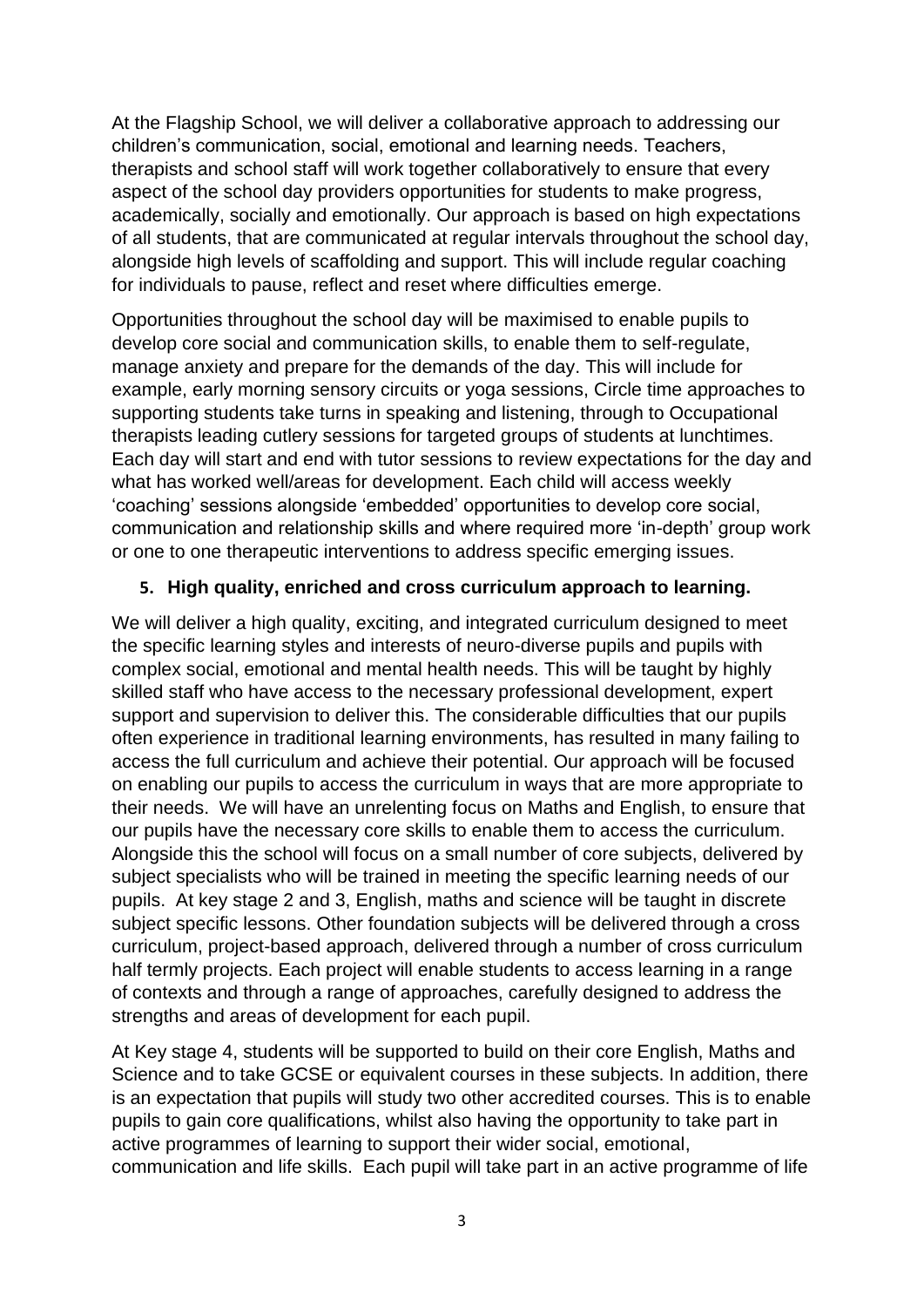skills/enrichment learning, to enable them to develop the necessary independence, and social, communication and relationship skills necessary for them to reach their full potential.

Therapeutic interventions, tailored to address each student's communication, social, emotional and additional needs will be embedded within all aspects of the curriculum and the wider life of the school.

## **6. Proactive and collaborative approach to working with parents and carers.**

Our school was founded by parents, and we will continue to value and acknowledge the unique perspective and knowledge that parents, and carers bring to understanding their child's strengths and challenges, and the importance of working as a 'team' to co-produce strategies that operate across school and home.

We are aware that for many parents and carers, accessing training and support, that enables them to feel more confident in meeting their children's needs would be highly valued, yet for many parents current models of support are experienced as being inaccessible. At the Flagship School, we will implement a pro-active approach to working with parents/carers. Our starting point will be one of positive outreach work with parents and carers, to support them to take part in training, peer support and one to one coaching with school staff, so that they can develop new strategies to address challenging behaviours and foster more positive relationships within the home and support their learning.

# **7. Valuing and supporting all staff to deliver excellence.**

We expect all staff at the Flagship School, to actively engage in programmes of learning and professional development, so that they all have an understanding of brain science, of the psychology underlying our children's difficulties and of recent educational research. We will in turn, provide a caring, responsive and supportive environment, that places a high value of staff well-being.

### **8. Active programmes of enrichment and life skills development to support the development of children and young people's social, emotional, relationship and communication skills and prepare them for their next steps**

Central to our vision is that all children and young people will be encouraged and actively supported to take part in programmes of enrichment and life skills activities that will promote their social, emotional, relationship, communication and wider life skills. Our focused curriculum will enable our school to offer a full programme of wider enrichment and life skills lessons; canoeing, horse riding, Duke of Edinburgh, Forest School, Judo etc, that will enable and support children and young people to further develop self-regulation, resilience, team working and problem-solving skills, and wider relationship and communication skills.

Our approach will be a multi-pronged approach to delivering excellent enrichment and life skills provision, that promotes our school as being a central hub of our local community. Provision, delivered by school staff and external providers, will be